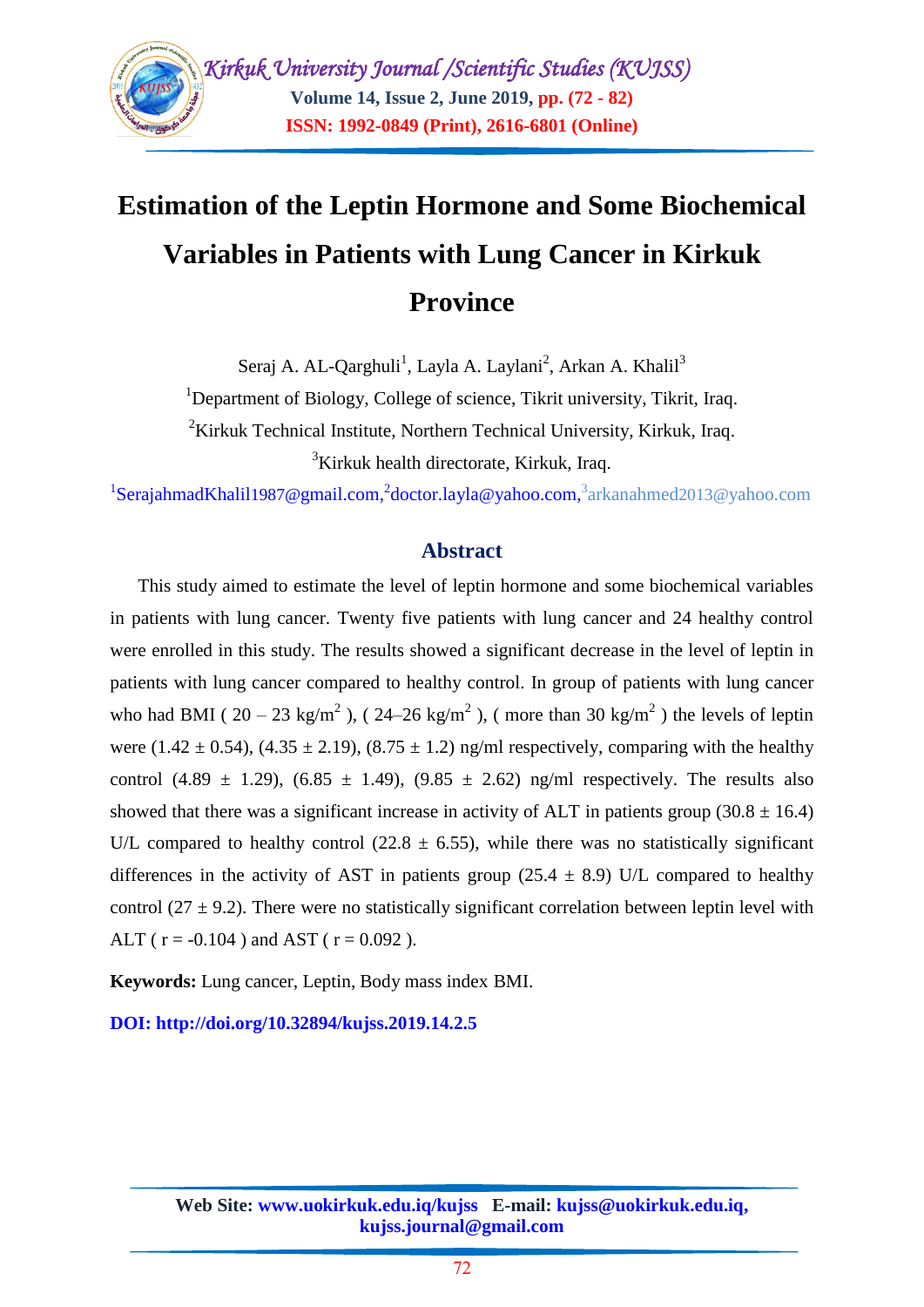

# **تقدير هرمون المبتين وبعض المتغيرات الكيموحيوية في المرضى المصابين بسرطان الرئة في محافظة كركوك**

 $^3$  سراج أحمد القرغولي $^1$ ، ليلي عبدالستار صادق ليلاني $^2$ ، أركان أحمد خليل 1 قسم عموم الحياة، كمية العموم، جامعة تكريت، تكريت، العراق. 2 معهد تقني كركوك، الجامعة التقنية الشمالية، كركوك، العراق. <sup>3</sup>دائرة صحة كركوك، كركوك، العراق.

<sup>1</sup>[SerajahmadKhalil](mailto:1SerajahmadKhalil1987@gmail.com)1987@gmail.com,<sup>2</sup>[doctor.layla](mailto:2doctor.layla@yahoo.com)@yahoo.com,<sup>3</sup>arkanahmed2013@yahoo.com

#### **الممخص**

هدفت هذه الدراسة إلى تقدير مستوى هرمون المبتين وبعض المتغيرات الكيموحيوية في مرضى سرطان الرئة. شممت هذه الدراسة 25 مريضاً بسرطان الرئة و 24 شخصاً سليماً تم تسجيلهم كمجموعة سيطرة. أظهرت النتائج انخفاض في مستوى اللبتين في مرضى سرطان الرئة مقارنة مع مجموعة السيطرة. في مجاميع مرضى سرطان الرئة ذوي مؤشر كتلة  $\pm 1.42$ ) ng/ml كانت مستويات اللبتين ( 20 $-23$  kg/m<sup>2</sup> ), ( 24–26 kg/m<sup>2</sup> ), ( more than 30 kg/m<sup>2</sup> ) 6.85)  $(2.19 \pm 4.35)$   $(2.19 \pm 4.35)$ , ( $2.19 \pm 8.75$ ) على التوالي، بالمقارنة مع مجموعة السيطرة التي كانت(4.89 mg/ml 1.29), ± 1.49(, )9.85 ± 2.62( عمى التوالي. النتائج أيضاً أظهرت ارتفاعاً معنوياً في فعالية إنزيم ALT في مجموعة المرضى حيث كانت )30.8 ± 16.4) L/U بالمقارنة مع مجموعة السيطرة )22.8 ± 6.55(، بينما لم يكن هناك فرق معنوي ذو داللة احصائية في فعالية انزيم AST في مجموعة المرضى التي كانت L/U(25.4 ± 8.9( مقارنة مع مجموعة السيطرة )27 ± 9.2). لم تكن هناك عالقة ارتباط ذات داللة احصائية معنوية لمستوى المبتين مع  $\cdot$  ( r = 0.092) AST) إنزيم AST) وكذلك مع إنزيم ( r = 0.092)  $\cdot$ 

**الكممات الدالة:** سرطان الرئة، هرمون المبتين، مؤشر كتمة الجسم.

#### **DOI: http://doi.org/10.32894/kujss.2019.14.2.5**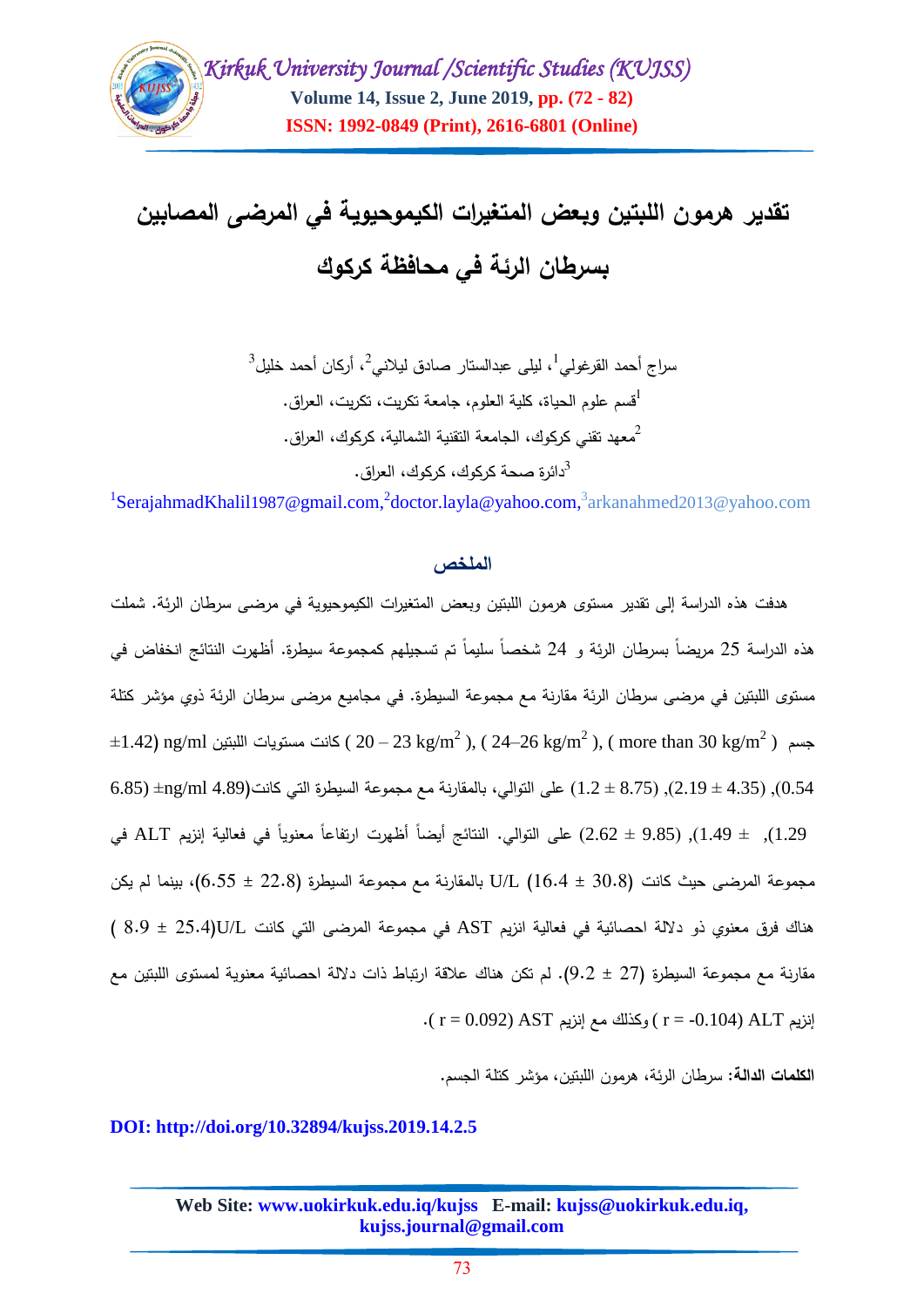## **1. Introduction:**

Lung cancer is a cancer of the modern man and only few cases date before the  $20<sup>th</sup>$ century. By the mid-twentieth century it had swept the world, due to increased worldwide tobacco consumption [1]. Lung cancer remains the leading cause of cancer mortality worldwide, and while mortality is gradually decreasing in high-income countries for most cancers, lung cancer mortality is not decreasing and is actually increasing in women [2]. Lung cancer is a malignant tumor in the tissue of human lungs [3], it is uncontrolled growth of altered cells which may begin in one or both lungs. Most often the cells that line the air passage are affected [4]. Lung carcinoma begins from the epithelial cells of the bronchi and develops into hyperplasia, metaplasia, dysplasia, carcinoma in situ and then to invasive cancer [5].

The relationship between obesity and certain types of cancers makes leptin a target for research in other types of cancer [6]. Leptin is a polypeptide hormone consisting of 167 amino acids with a molecular weight of 16 kDa [7], it is composed of four chains of helices-α and two short β-type bands [8] and it is characterized by an intramolecular disulphide bond responsible for the biological action of hormone [9]. The leptin hormone was detected in 1994 by Friedman, and the word leptin came from 'leptos', a Greek word meaning thin [10]. Leptin is produced primarily in white adipose tissue [11] and it is also synthesized by brown adipose tissue, ovaries, stomach, bone marrow, liver and skeletal muscle [12]. The function of leptin is to regulate the energy balance in the human body by monitoring energy expenditure and energy intake through its biological effect on the arcuate nucleus of the hypothalamus [13]. Leptin play a significant role in innate and acquired immunity and induces chemotaxis of neutrophil cell and enhance phagocytosis [14]. There is a hypothesis that dysfunction of leptin may increase the risk of cancer development [15].

The process of proliferation and spread of cancer cells are accompanied by changes in many of the biochemical variables which include proteins, hormones and enzymes [16], previous studies have shown a link between cancer and the aminotransferases, which are liver enzymes which include aspartate amino transferase AST and alanine amino transferase ALT [17]. The present study was designed to determine leptin levels in patients with lung cancer, as well as to determine the effect of lung cancer on the level of liver enzymes.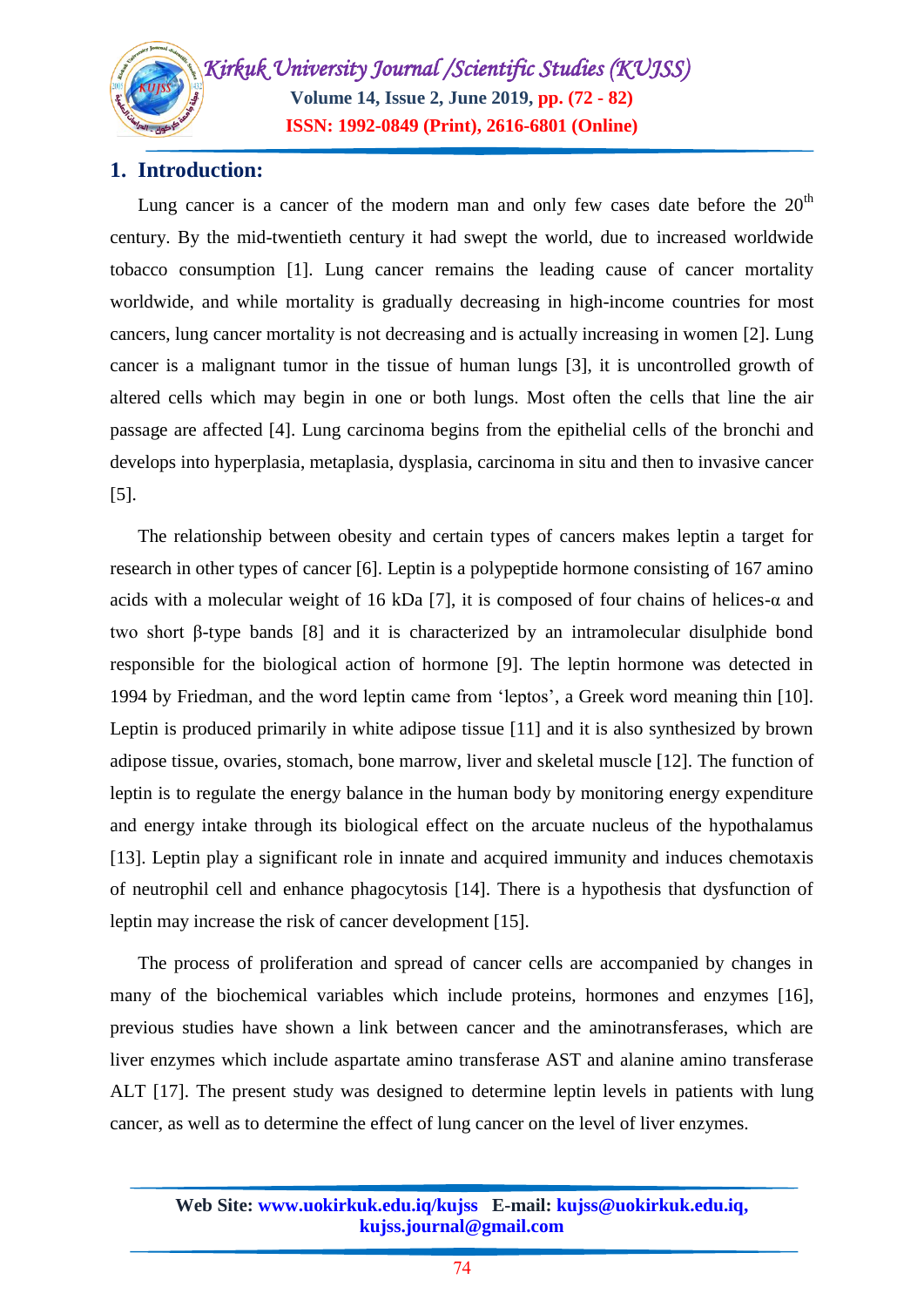## **2. Subjects and Methods:**

Twenty five patients with lung cancer were enrolled in this study, they were admitted to Kirkuk Oncology and Hematology Center between September 2016 and March 2017. The control group included 24 healthy people, they were between the ages of 32 to 64. The weight and height of the subjects studied were measured by an electronic balance for the purpose of obtaining body mass index (BMI) values. Body Mass Index (BMI), which is measured as [(weight in kilogram / (height in meter)<sup>2</sup>], and designate to be a simple measurement of population-level for obesity, and it is an indicator to classify obesity, overweight and underweight in adult people [18]. Blood samples 3 ml were collected from the patients and from the healthy control, the blood was placed in plain tubes and left to clot at room temperature for 10 minutes, and then centrifuged at 1056 xg for 10 minutes and then sera were dispensed into tubes and used for measuring of the study parameters. The levels of leptin were estimated using a human Leptin kit processed by Labor Diagnostika Nord-Germany, which was made using Enzyme-Linked ImmunoSorbent Assay (ELISA). AST, ALT enzymes activity were estimated according to the standard operating procedures of colorimetric method using kit supplied by (BIOLABO/France).

## **2.1 Statistical analysis :**

statistical analysis was performed using SPSS-21 (statistical package for social sciences version 21), data were analyzed by using one-way ANOVA. Duncan test was used to assess significant difference among means. Correlations between parameters were performed using Pearson's correlation coefficient (r). The values are expressed as mean and standard deviation, a ( $P \le 0.05$ ) was considered statistically significant.

## **3. Results and discussion:**

As shown in Table 1, the patients and healthy control were divided into three groups depending on body mass index; (20–23 kg/m<sup>2</sup>), (24–26 kg/m<sup>2</sup>) and (more than 30 kg/m<sup>2</sup>). In this study, it was found that leptin level was low in patients group who had BMI  $(20 - 23)$ kg/m<sup>2</sup>), (24–26 kg/m<sup>2</sup>) compared to the healthy control, and the lowest level of leptin was found in the group of patients who had a low BMI ( $20-23$  kg/m<sup>2</sup>), in this group it was found that leptin level for lung cancer patients was  $(1.42 \pm 0.54 \text{ ng/ml})$  while its level in the healthy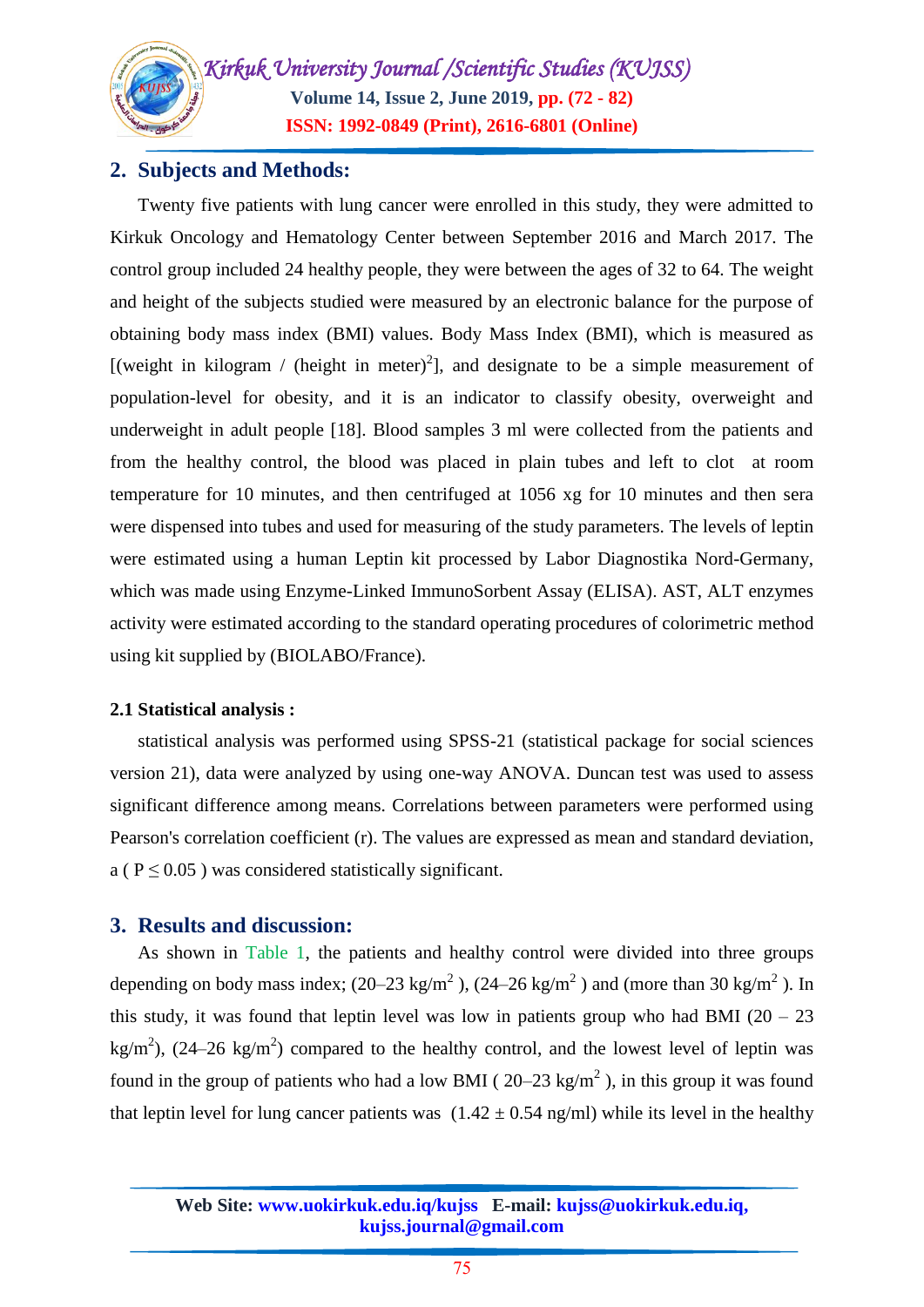

group was  $(4.89 \pm 1.29 \text{ ng/ml})$  as shown in Fig.1. A previous study has shown that leptin levels were significantly lower in patients with lung cancer than in healthy control [19].





Leptin is produced in adipose tissue and it has an effect in inhibiting energy intake, so the decrease in secretion of leptin may represent a mechanism of compensatory when there is imbalance in energy [20]. In another study, there was a decrease in leptin level between the groups of patients with lung cancer compared to the healthy control, and the study showed that the decrease level of leptin in lung cancer patients with weight loss is due to decreased production of leptin in advanced stages of cancer due to low fat mass caused by the case of cachexia which is a condition of loss of appetite, weight loss and muscle atrophy [21]. Evidence suggest a role for leptin in the development of cancer at least partially by its upregulatory function in the inflammatory system, and leptin involves in the immunity by stimulating blood mononuclear cells, neutrophils, T-cell, macrophages, and dendritic cells, in turn the products of these cells may induce chronic inflammation and lung carcinoma [22].

In this study the results also showed that leptin level significantly associated with BMI in patients with lung cancer, leptin is associated with obesity as it rises in obese people and when a loss of body weight occurs, the level of leptin decreases. In another study the results showed the increased of leptin level in obese persons is linked with the large amounts of fatty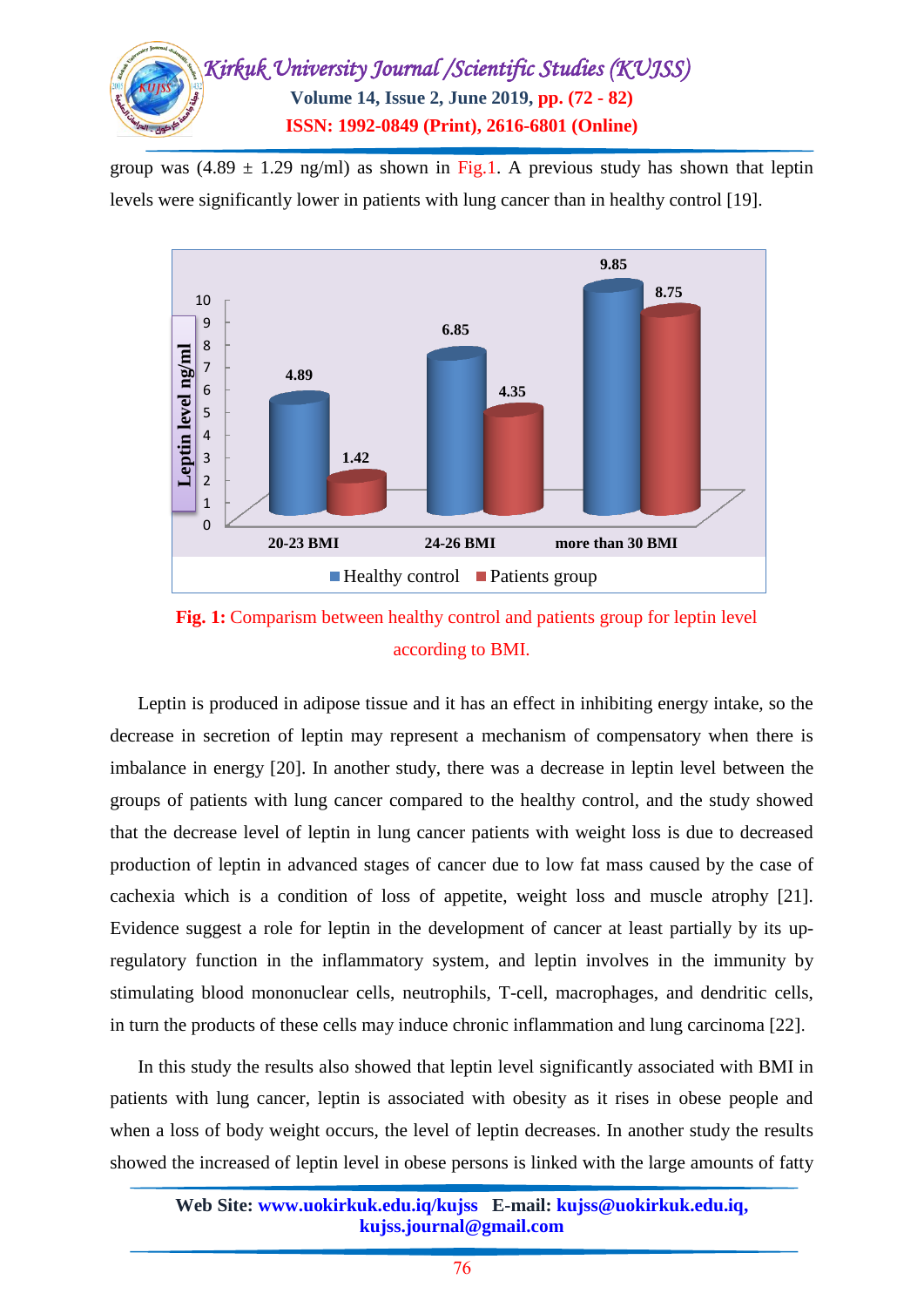

tissue, which influence the immune system and contribute to cancer [23]. Evidence has shown that leptin is associated with tumourigenesis and the spread of cancer to other organs [24], and leptin plays a significant role in the initiating and advancing of cancer [25]. The results have also been shown that there was an increase in ALT activity of lung cancer patients compared to healthy control, while there was no significant decrease in AST activity compared to healthy control as shown in Table 2.

These enzymatic changes may be caused by the spread of cancer cells to the liver, which is called liver metastasis, and studies have shown that 25-50% of patients with cancer have been observed liver metastasis, as the cancer is usually spread to the liver because it provides a suitable condition for the proliferation of cancer cells because of the dual blood supply [26], and these significant differences in the ALT activity may be due to the abundance of this enzyme in the liver and in trace amounts in the lungs and other organs [27], While AST is excreted in large amounts in the heart compared to other organs of the body such as liver and kidneys [28].

As shown in Table 3, there was an inverse but statistically not significant correlation between leptin and ALT activity in patients group ( $r = -0.104$ ,  $p = 0.477$ ) and the correlation was direct but statistically not significant between leptin and AST activity ( $r = 0.092$ ,  $p =$ 0.525).

| <b>Body mass index</b>         | Leptin levels (ng/ml)  |                       |         |
|--------------------------------|------------------------|-----------------------|---------|
|                                | <b>Healthy control</b> | <b>Patients group</b> | p-value |
| $20 - 23$ kg/m <sup>2</sup>    | $4.89 \pm 1.29$        | $1.42 \pm 0.54$       | 0.010   |
| $24 - 26$ kg/m <sup>2</sup>    | $6.85 \pm 1.49$        | $4.35 \pm 2.19$       | 0.045   |
| more than 30 kg/m <sup>2</sup> | $9.85 \pm 2.62$        | $8.75 \pm 1.2$        | 0.07    |

**Table 1:** Leptin levels in the studied groups according to BMI.

 $*(P < 0.05) =$  significant.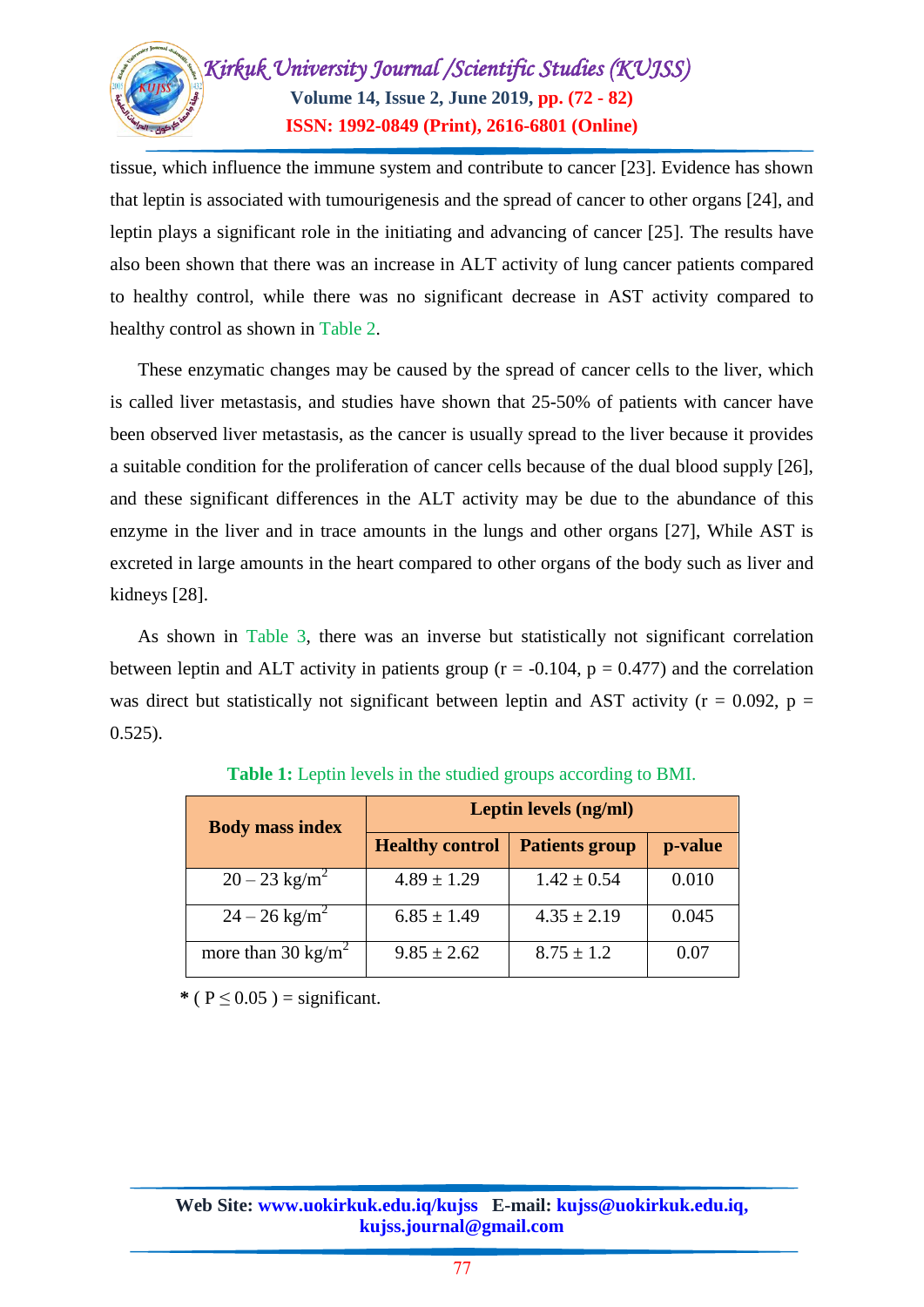

| <b>Parameters</b> | <b>Healthy</b>  | <b>Patients group</b> | p-value |
|-------------------|-----------------|-----------------------|---------|
|                   | control         |                       |         |
| ALT (U/L)         | $22.8 \pm 6.55$ | $30.8 \pm 16.4$       | 0.018   |
| AST (U/L)         | $27 \pm 9.2$    | $25.4 \pm 8.9$        | 0.06    |

**Table 2:** ALT and AST activity in the studied groups.

 $*(P \leq 0.05)$  = significant.

**Table 3:** The correlation between leptin and ALT, AST activity in the patients group.

| <b>Parameters</b>       | Correlation (r) | p-value |
|-------------------------|-----------------|---------|
| Leptin & ALT            | $-0.104$        | 0.477   |
| <b>Leptin &amp; AST</b> | 0.092           | 0.525   |

## **4. Conclusions:**

Levels of leptin were decreased in patients with lung cancer compared to healthy control which may be the result of a compensatory mechanism during an energy imbalance in the body of patients and also there was a relationship between leptin and BMI. The study also showed the effect of lung cancer on some liver function enzymes which may be due to the process of metastasis. The results revealed no correlation between the level of leptin and the liver enzymes activity (ALT, AST).

## **References**

- **[1]** J. Ansari, RE. Shackelford and H. El-Osta, **"***Epigenetics in non-small cell lung cancer: from basics to therapeutics***"**, Translational lung cancer research, 5(2), 155 (2016).
- **[2]** SD. Shapiro, **"***Refining Lung Cancer Screening Criteria in the Era of Value-Based Medicine***"**, PLoS medicine, 14(2), (2017).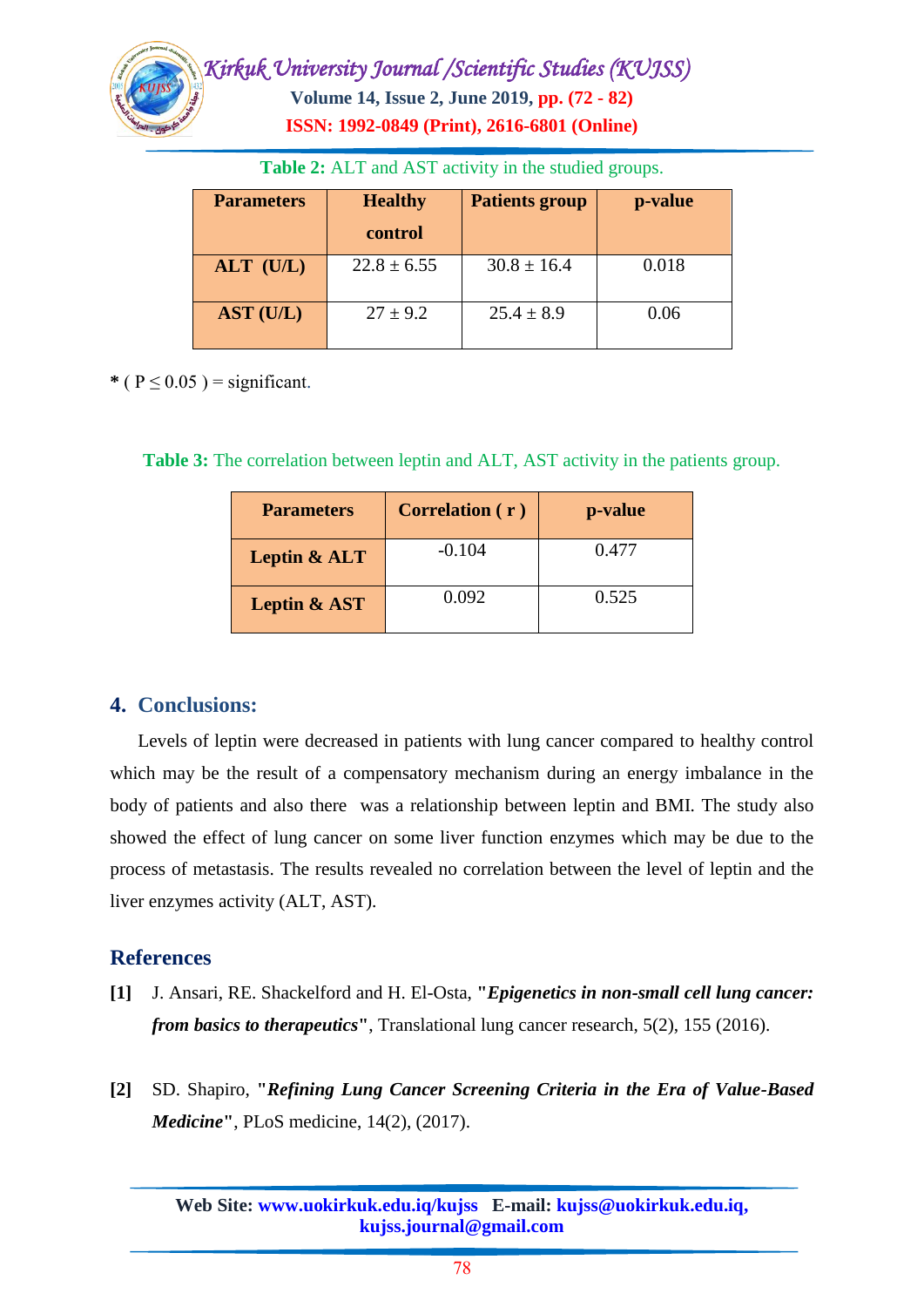

- **[3]** E. Adetiba and OO. Olugbara, **"***Improved classification of lung cancer using radial basis function neural network with affine transforms of voss representation***"**, PloS one , 10(12), (2015).
- **[4]** AN. Hasan , MW. Ahmad, IH. Madar, BL. Grace and TN. Hasan, *"An in silico analytical study of lung cancer and smokers datasets from gene expression omnibus (GEO) for prediction of differentially expressed genes***"**, Bioinformation, 11(5), 229 (2015).
- **[5]** NB. Kumar, GP. Quinn, MG. Alexandrow, J. Gray, M. Schell, S. Sutton and EB. Haura, **"***Chemoprevention trial feasibility using botanicals in exceptionally high risk populations for lung cancer***"**, Journal of clinical trials, 4(4), (2014).
- **[6]** M. Akinci, F. Kosova, B. Cetin, S. Aslan, Z. Ari and A. Cetin, **"***Leptin levels in thyroid cancer***"**, Asian Journal of Surgery, 32(4), 216 (2009).
- **[7]** BC. Cemil, HH. Ayvaz, G. Ozturk, C. Ergin, HK. Akıs, M. Gonul and E. Arzuhal, **"***Effects of isotretinoin on body mass index, serum adiponectin, leptin, and ghrelin levels in acne vulgaris patients*<sup>"</sup>, Advances in Dermatology and Allergology/Postępy Dermatologii i Alergologii, 33(4), 294 (2016).
- **[8]** L. Dubey and Z. Hesong, **"***Role of leptin in atherogenesis***"**, Experimental and Clinical Cardiology, 11(4), 269 (2006).
- **[9]** L. Zabeau, F. Peelman and J. Tavernier **"***Antagonizing leptin: current status and future directions***"**, Biological chemistry, 395(5), 499 (2014).
- **[10]** D. Dutta, S. Ghosh, K. Pandit, P. Mukhopadhyay and S. Chowdhury, **"***Leptin and cancer: Pathogenesis and modulation***"**, Indian journal of endocrinology and metabolism. 16(Suppl 3), S596 (2012).

**Web Site: www.uokirkuk.edu.iq/kujss E-mail: kujss@uokirkuk.edu.iq, kujss.journal@gmail.com**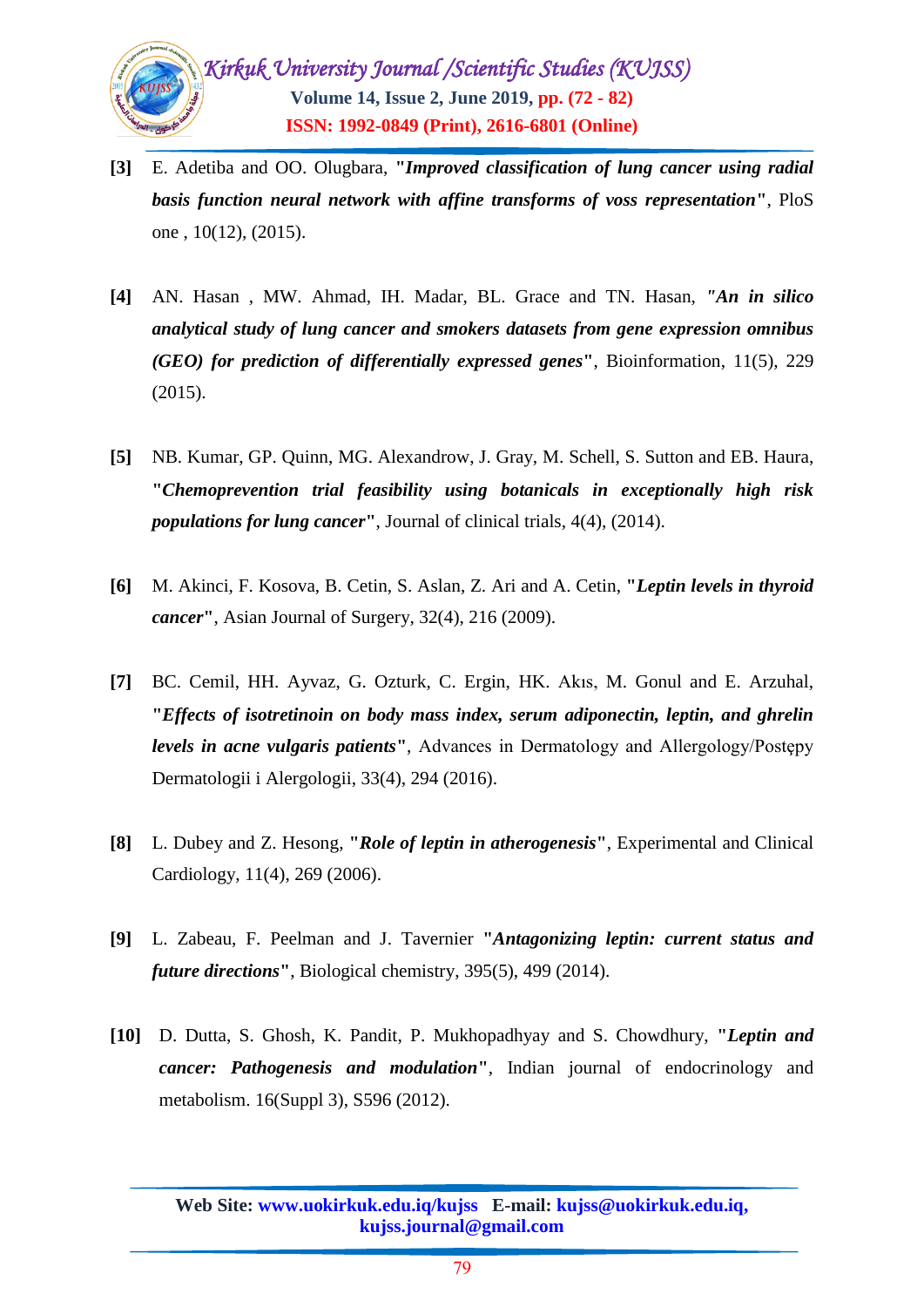

- **[11]** AS. Altawil, HA. Mawlawi, KA. Alghamdi and FF. Almijmaj, **"***A Novel Homozygous Frameshift Mutation in Exon 2 of LEP Gene Associated with Severe Obesity: A Case Report***"**, Clinical Medicine Insights: Pediatrics, 10, (2016).
- **[12]** H. Wu, Y. Gao, HL. Shi, LY. Qin, F. Huang, YY. Lan, BB. Zhang, ZB. Hu and XJ. Wu, **"***Astragaloside IV improves lipid metabolism in obese mice by alleviation of leptin resistance and regulation of thermogenic network***"**, Scientific reports, 6, (2016).
- **[13]** I. Tourkantonis, M. Kiagia, E. Peponi, S. Tsagouli and KN. Syrigos, *"The role of leptin in cancer pathogenesis"*, Journal of Cancer Therapy, 4(02), 640 (2013).
- **[14]** HK. Park and RS. Ahima, *"Physiology of leptin: energy homeostasis, neuroendocrine function and metabolism"*, Metabolism, 64(1), 24 (2015).
- **[15]** A. Gupta, Y. Herman, C. Ayers, MS. Beg, SG. Lakoski, SM. Abdullah, DH. Johnson and IJ. Neeland, **"***Plasma leptin levels and risk of incident cancer: results from the Dallas Heart Study***"**, PloS one, 11(9), (2016).
- **[16]** G. Li, J. Gao, YL. Tao, BQ. Xu, ZW. Tu, ZG. Liu, MS. Zeng and YF. Xia, **"***Increased pretreatment levels of serum LDH and ALP as poor prognostic factors for nasopharyngeal carcinoma***"**, Chinese journal of cancer, 31(4), 197 (2012).
- **[17]** SL. Chen, N. Xue, MT. Wu, H. Chen, X. He, JP. Li, WL. Liu and SQ. Dai, **"***Influence of preoperative serum aspartate aminotransferase (AST) level on the prognosis of patients with non-small cell lung cancer***"**, International journal of molecular sciences, 17(9), 1474 (2016).
- **[18]** RS. Chan and J. Woo, **"***Prevention of overweight and obesity: how effective is the current public health approach***"**, International journal of environmental research and public health, 7(3), 765 (2010).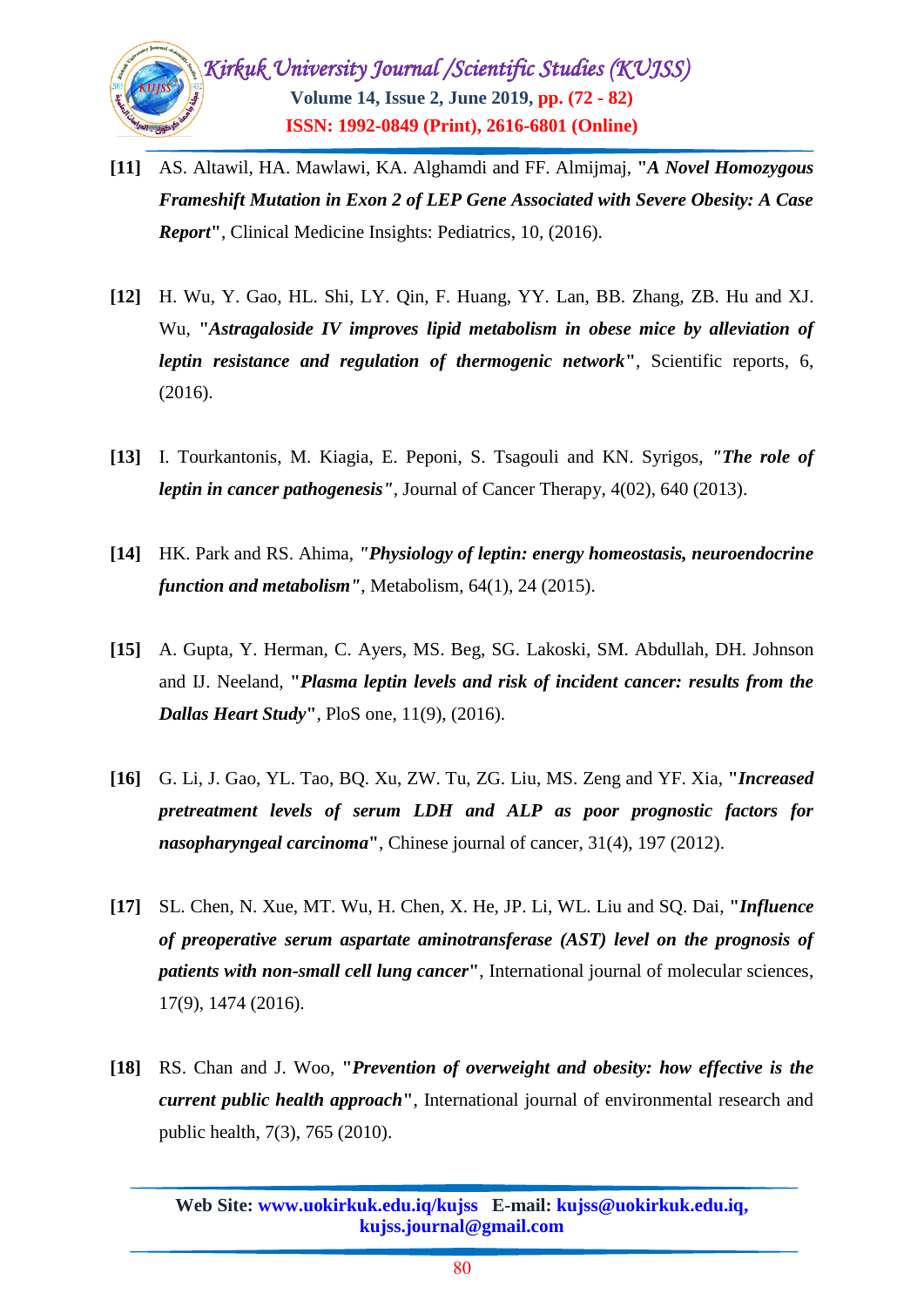

- **[19]** F. Tas, D. Duranyildiz, A. Argon, H. Oğuz, H. Camlica, V. Yasasever and E. Topuz, **"***Serum levels of leptin and proinflammatory cytokines in advanced-stage non-small cell lung cancer***"**, Medical Oncology, 22(4), 353 (2005).
- **[20]** Y. Takemura, M. Sasaki, K. Goto, A. Takaoka, A. Ohi, M. Kurihara, N. Nakanishi, Y. Nakano and J. Hanaoka, **"***Energy metabolism and nutritional status in hospitalized patients with lung cancer***"**, Journal of clinical biochemistry and nutrition, 59(2), 122 (2016).
- **[21]** E. Ntikoudi, M. Kiagia, P. Boura and KN. Syrigos, **"***Hormones of adipose tissue and their biologic role in lung cancer***"**, Cancer treatment reviews, 40(1), 22 (2014).
- **[22]** F. Malli, AI. Papaioannou, KI. Gourgoulianis and Z. Daniil, **"***The role of leptin in the respiratory system: an overview***"**, Respiratory research, 11(1), 152 (2010).
- **[23]** ME. Ramos-Nino, **"***The role of chronic inflammation in obesity-associated cancers***"**  , ISRN oncology, (2013).
- **[24]** WH. Yang, AC. Chang, SW. Wang, SJ. Wang, YS. Chang, TM. Chang, SK. Hsu, YC. Fong and CH. Tang, **"***Leptin promotes VEGF-C production and induces lymphangiogenesis by suppressing miR-27b in human chondrosarcoma cells***"**, Scientific reports, 6, 28647 (2016).
- **[25]** K. Nejati-Koshki, A. Akbarzadeh and M. Pourhassan-Moghaddam, **"***Curcumin inhibits leptin gene expression and secretion in breast cancer cells by estrogen receptors"*, Cancer cell international, 14(1), 66 (2014).
- **[26]** TJ. Vogl, A. Emam, NN. Naguib, K. Eichler and S. Zangos, *"How effective are percutaneous liver-directed therapies in patients with non-colorectal liver metastases?***"**, Visceral Medicine, 31(6), 406 (2015).